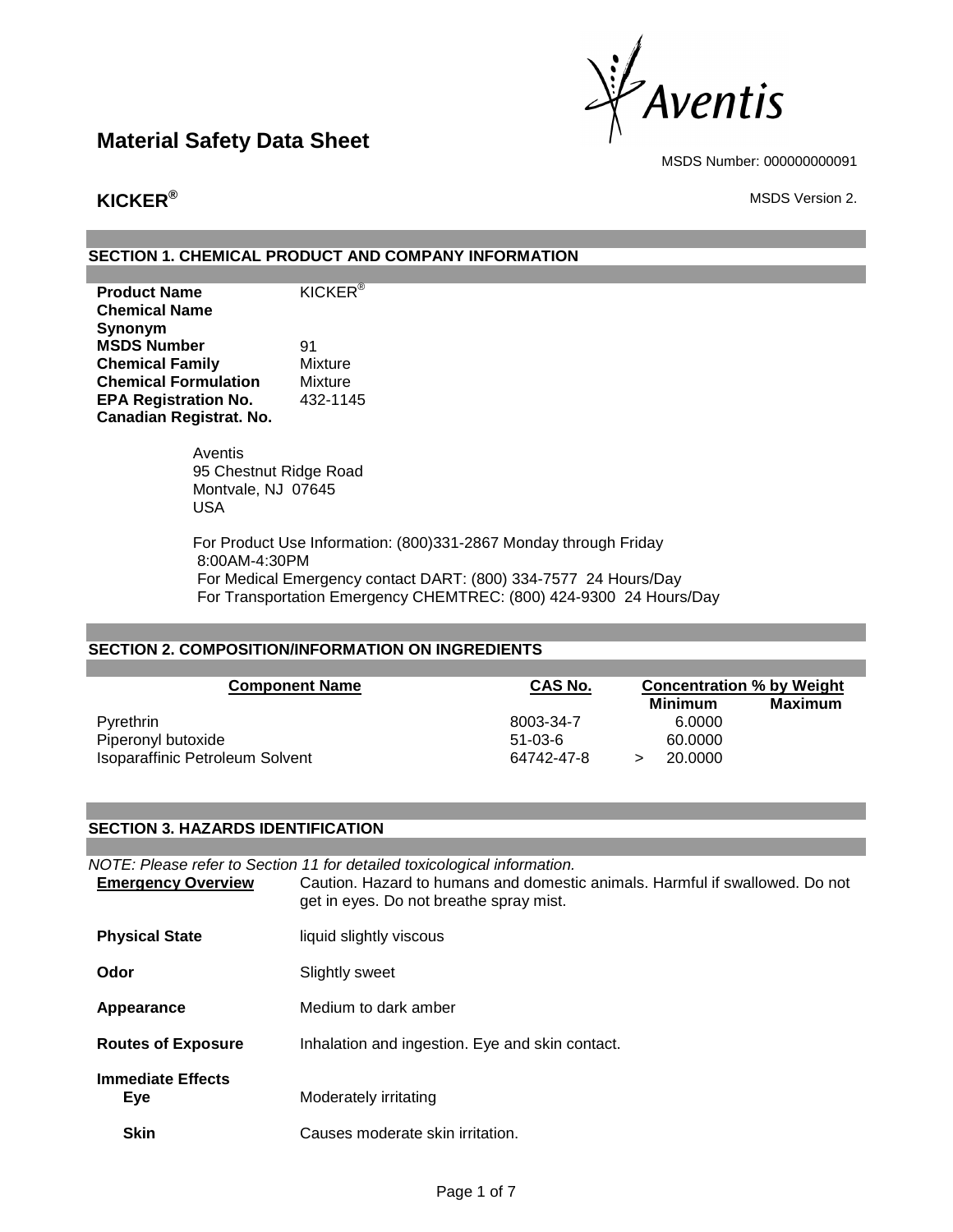MSDS Number: 000000000091 **KICKER<sup>®</sup>** MSDS Version 2.

| Ingestion                                                  | Harmful if swallowed.                                                                                                                                                                                                                                                                    |
|------------------------------------------------------------|------------------------------------------------------------------------------------------------------------------------------------------------------------------------------------------------------------------------------------------------------------------------------------------|
| <b>Inhalation</b>                                          | Harmful if inhaled.                                                                                                                                                                                                                                                                      |
| <b>Chronic or Delayed</b><br>Long-Term                     | See Section 11 for carcinogenic/oncogenic information on piperonyl butoxide.                                                                                                                                                                                                             |
| <b>Medical Conditions</b><br><b>Aggravated by Exposure</b> | None known                                                                                                                                                                                                                                                                               |
| <b>Signs and Symptoms</b>                                  | May cause gastrointestinal effects such as nausea, vomiting and diarrhea.<br>Ingestion of large quantities can result in nervous system effects such as<br>dizziness, loss of coordination, tremors and loss of consciousness. Symptoms<br>usually regress with no long lasting effects. |

### **SECTION 4. FIRST AID MEASURES**

| Eye                      | Flush eyes with plenty of water for at least 15 minutes. Get medical attention if<br>irritation develops or persists.                                                                                                                                                                                                           |
|--------------------------|---------------------------------------------------------------------------------------------------------------------------------------------------------------------------------------------------------------------------------------------------------------------------------------------------------------------------------|
| <b>Skin</b>              | Remove contaminated clothing. Wash with plenty of soap and water. Get<br>medical attention immediately if irritation persists.                                                                                                                                                                                                  |
| Ingestion                | Call a physician or Poison Control Center. Do not induce vomiting unless told to<br>do so by a poison control center or doctor. Contains petroleum distillates.<br>Vomiting may cause aspiration pneumonia.                                                                                                                     |
| <b>Inhalation</b>        | Remove victim to fresh air. Apply artificial respiration if indicated.                                                                                                                                                                                                                                                          |
| <b>Note to Physician</b> | This product contains a pyrethroid and a petroleum solvent. If ingested and<br>vomiting has not occurred, emesis should be induced with supervision. If<br>symptoms such as loss of gag reflex, convulsions or unconsciousness occur<br>before emesis, gastric lavage using a cuffed endotracheal tube should be<br>considered. |
|                          |                                                                                                                                                                                                                                                                                                                                 |

### **SECTION 5. FIRE FIGHTING MEASURES**

| <b>Flash Point</b>                          | 62 °C / 144 °F<br>Method: Tagliabue Closed Cup                                                                                            |
|---------------------------------------------|-------------------------------------------------------------------------------------------------------------------------------------------|
| <b>Suitable Extinguishing</b><br>Media      | carbon dioxide (CO2), dry chemical, foam, water                                                                                           |
| <b>Fire Fighting</b><br><b>Instructions</b> | As in any fire, wear self-contained breathing apparatus pressure-demand,<br>MSHA/NIOSH approved (or equivalent) and full protective gear. |

animal fats. These only enhance absorption of lipophilic substances.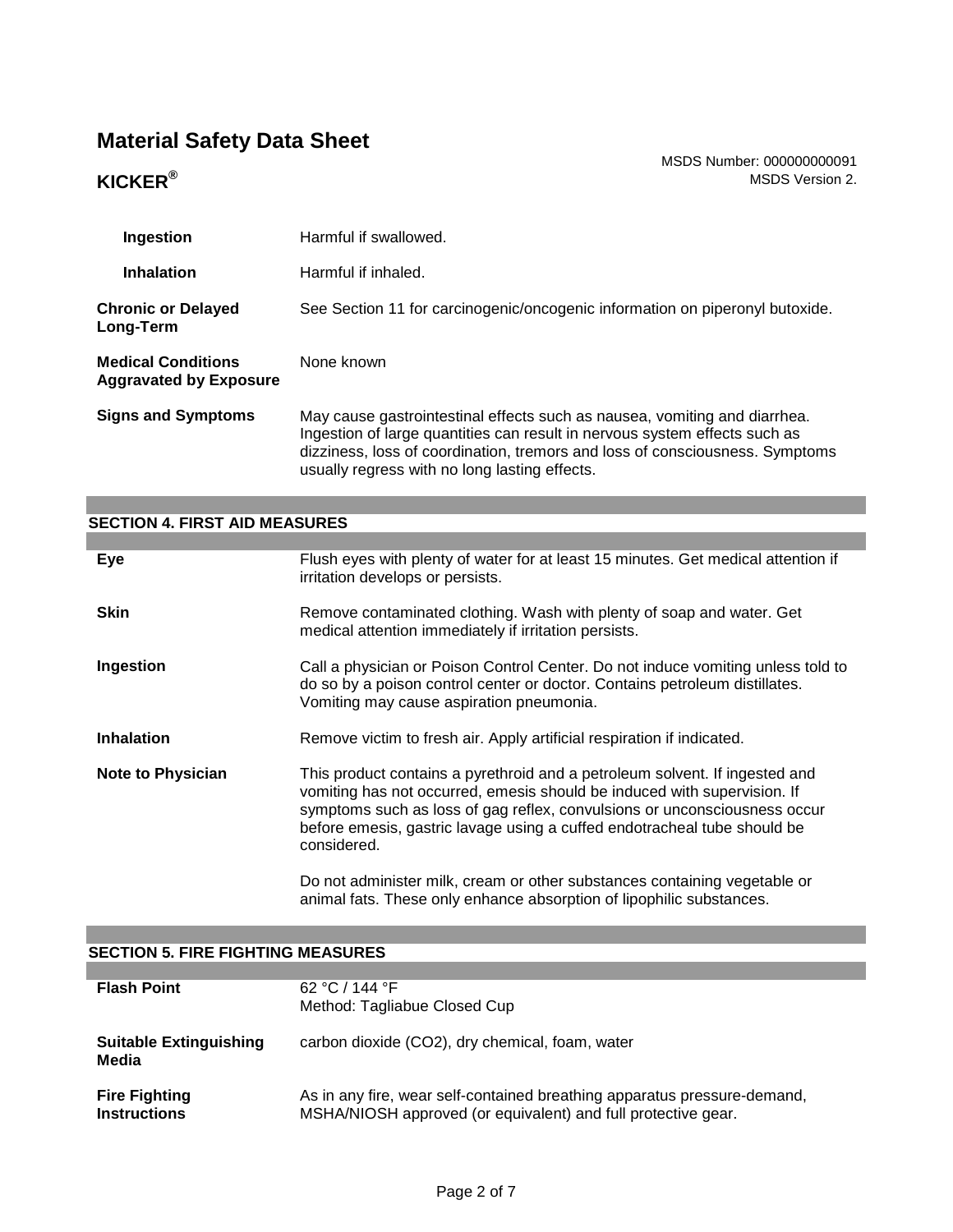MSDS Number: 000000000091 **KICKER<sup>®</sup>** MSDS Version 2.

#### **SECTION 6. ACCIDENTAL RELEASE MEASURES**

**General and Disposal** Soak up with an absorbent material such as sand, sawdust, earth, fuller's earth, etc. Dispose of with chemical waste.

#### **SECTION 7. HANDLING AND STORAGE**

| <b>Handling Procedures</b>                | Avoid breathing spray mist. Do not get in eyes. Avoid getting material on<br>clothing.                                                                                                                      |
|-------------------------------------------|-------------------------------------------------------------------------------------------------------------------------------------------------------------------------------------------------------------|
|                                           | All food processing surfaces should be removed or covered during treatment, or<br>thoroughly cleaned before using. When using this product in these areas, apply<br>only when facility is not in operation. |
| <b>Storing Procedures</b>                 | For Containers Larger than one Gallon: Store upright at room temperature. Avoid<br>exposure to extreme temperatures. Do not use or store near heat or open flame.                                           |
|                                           | Container One Gallon and Smaller: Store in original container. Keep in a dry,<br>cool place. Keep out of reach of children and domestic animals.                                                            |
| <b>Work/Hygienic</b><br><b>Procedures</b> | Wash hands before eating, drinking, chewing gum, using tobacco or using the<br>toilet.                                                                                                                      |
|                                           | Remove clothing immediately if pesticide gets inside. Then wash thoroughly and<br>put on clean clothing.                                                                                                    |
|                                           | When using in an enclosed area, do not remain in treated area. Ventilate the                                                                                                                                |

### **SECTION 8. EXPOSURE CONTROLS/PERSONAL PROTECTION**

| <b>Eye/Face Protection</b>    |                                                                                                                                                                                                                                                                                              | splash goggles or face-shield                                  |                                                      |                                                                                    |
|-------------------------------|----------------------------------------------------------------------------------------------------------------------------------------------------------------------------------------------------------------------------------------------------------------------------------------------|----------------------------------------------------------------|------------------------------------------------------|------------------------------------------------------------------------------------|
| <b>Body Protection</b>        | Chemical-resistant gloves such as barrier laminate, butyl rubber $\lambda = 14$ mils,<br>nitrile rubber $\frac{1}{2}$ 14 mils, neoprene rubber $\frac{1}{2}$ 14 mils, or polyvinyl chloride<br>(PVC) >/= 14 mils, or Viton >/= 14 mils Long-sleeved shirt and long pants shoes<br>plus socks |                                                                |                                                      |                                                                                    |
| <b>Respiratory Protection</b> | Wear mask or respirator of a type recommended by the U.S. Bureau of Mines to<br>give adequate protection against this material.                                                                                                                                                              |                                                                |                                                      |                                                                                    |
| <b>Exposure Limits</b>        |                                                                                                                                                                                                                                                                                              |                                                                |                                                      |                                                                                    |
| Pyrethrin                     | 8003-34-7                                                                                                                                                                                                                                                                                    | <b>ACGIH</b><br><b>NIOSH</b><br>OSHA <sub>Z1</sub><br>OSHA Z1A | <b>TWA</b><br><b>REL</b><br><b>PEL</b><br><b>TWA</b> | $5 \text{ mg/m}$ 3<br>$5 \text{ mg/m}$ 3<br>$5 \text{ mg/m}$ 3<br>$5 \text{ mg/m}$ |

OSHA Z1A TWA 5 mg/m3 US CA OEL TWA PEL Isoparaffinic Petroleum 64742-47-8 ACGIH NIC TWA 200 mg/m3

area after treatment is completed.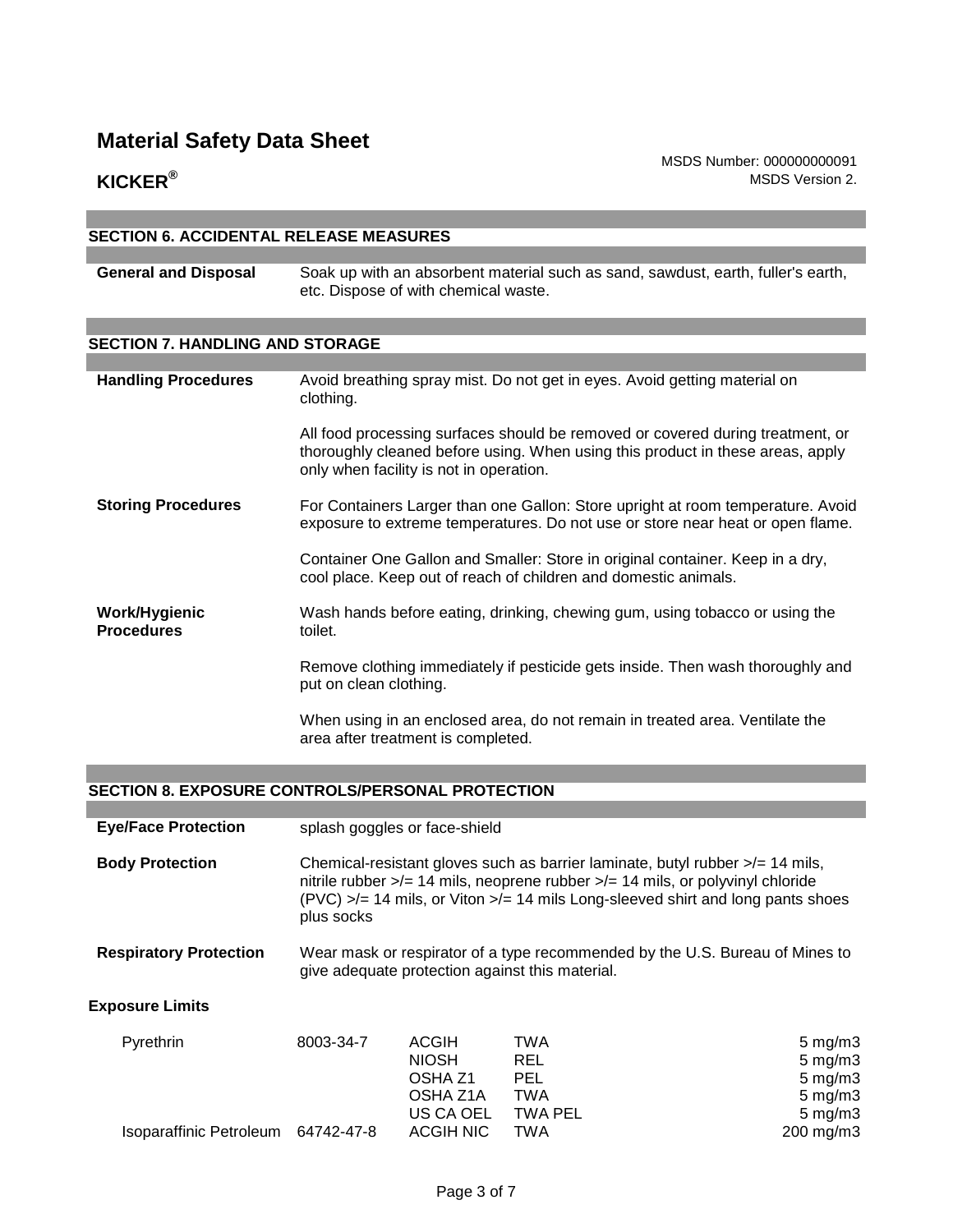MSDS Number: 000000000091 **KICKER<sup>®</sup>** MSDS Version 2.

Solvent

### **SECTION 9. PHYSICAL AND CHEMICAL PROPERTIES**

| Appearance               | Medium to dark amber         |
|--------------------------|------------------------------|
| <b>Physical State</b>    | liquid slightly viscous      |
| Odor                     | Slightly sweet               |
| <b>Specific Gravity</b>  | 0.977                        |
| <b>Bulk Density</b>      | 8.14 lb/gal                  |
| Solubility (in water)    | emulsifiable                 |
| <b>Other Information</b> | <b>PERCENT VOLATILES: 25</b> |

#### **SECTION 10. STABILITY AND REACTIVITY**

| <b>Chemical Stability</b>                                   | Stable                    |
|-------------------------------------------------------------|---------------------------|
| <b>Conditions to Avoid</b>                                  | extreme temperatures      |
| Incompatibility                                             | strong acids<br>oxidizers |
| <b>Hazardous</b><br>Polymerization<br>(Conditions to avoid) | Will not occur            |

#### **SECTION 11. TOXICOLOGICAL INFORMATION**

| <b>Acute Oral Toxicity</b>       | Male Rat: LD50: 4,500 mg/kg               |
|----------------------------------|-------------------------------------------|
|                                  | Female Rat: LD50: 4,900 mg/kg             |
| <b>Acute Dermal Toxicity</b>     | $LD50: > 2,000$ mg/kg                     |
| <b>Acute Inhalation Toxicity</b> | $LC50:$ > 5 mg/l 4 h                      |
|                                  | $LC50: > 20$ mg/l 1 h<br>for DOT purposes |
| <b>Skin Irritation</b>           | Moderately irritating                     |
| <b>Eye Irritation</b>            | Irritating<br>Non-corrossive.             |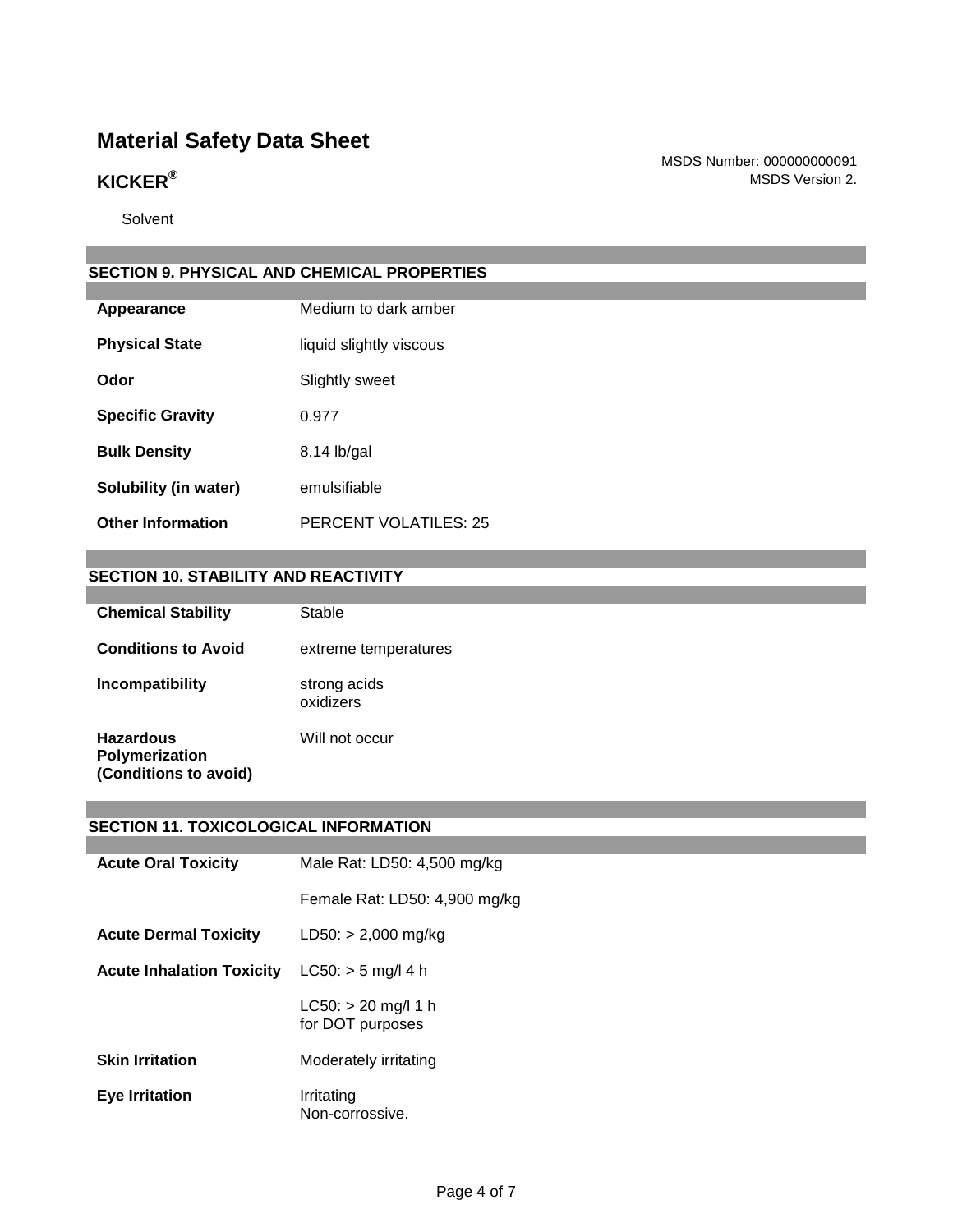### **KICKER<sup>®</sup>** MSDS Version 2.

#### **Sensitization** Negative

The acute toxicity data is taken from Pyrenone Crop Spray (432-1033); which contains 6% Pyrethrins and 60% Piperonyl Butoxide.

**Chronic Toxicity** In a recent study, marginally higher incidences of benign thyroid, parathyroid, ovary, and liver tumors were observed in rats and in lungs of mice following lifetime high doses exposures to pyrethrum.

> Marginally higher incidences of benign liver tumors in mice were observed in mice following lifetime high dose exposures to piperonyl butoxide.

The significance of these observations is questionable and under review. The doses at which tumors were observed for both pyrethrum and piperonyl butoxide greatly exceeded potential human exposure from labeled uses.

MSDS Number: 000000000091

#### **Assessment Carcinogenicity**

| <b>ACGIH</b><br>Pyrethrin<br><b>NTP</b>                          |                                                                                                                                                                                                                                                                       | 8003-34-7     | Group A4                                                                                                                                                                                                                                |
|------------------------------------------------------------------|-----------------------------------------------------------------------------------------------------------------------------------------------------------------------------------------------------------------------------------------------------------------------|---------------|-----------------------------------------------------------------------------------------------------------------------------------------------------------------------------------------------------------------------------------------|
| None<br><b>IARC</b><br>Piperonyl butoxide<br><b>OSHA</b><br>None |                                                                                                                                                                                                                                                                       | $51 - 03 - 6$ | 3                                                                                                                                                                                                                                       |
| <b>Teratogenicity</b>                                            | considered to be teratogenic.                                                                                                                                                                                                                                         |               | There were no birth defects or adverse effects on reproductive parameters in<br>tests with rats or rabbits for either pyrethrum or piperonyl butoxide. They are not                                                                     |
| <b>Mutagenicity</b>                                              | Pyrethrum was not found to be genotoxic and did not damage DNA in any study<br>conducted (Ames mutagenicity assay, chromosome aberration in Chinese<br>hamster ovaries (CHO) cells, and in the unscheduled DNA synthesis (UDS)<br>assay incultured human liver cells. |               |                                                                                                                                                                                                                                         |
|                                                                  | cultured human liver cells.                                                                                                                                                                                                                                           |               | PBO was not genotoxic in several tests including the Ames mutagenicity assay,<br>chromosome aberration in Chinese hamster ovary (CHO) cells, CHO/HGPRT<br>assay with S9 activation, and in the unscheduled DNA systhesis (UDS) assay in |

#### **SECTION 12. ECOLOGICAL INFORMATION**

| <b>Environmental</b> | This pesticide is extremely toxic to fish and other aquatic organisms, including  |
|----------------------|-----------------------------------------------------------------------------------|
| <b>Precautions</b>   | crab and shrimp. Do not apply directly to water, to areas where surface water is  |
|                      | present or to intertidal areas below the mean high water mark. Shrimp and crab    |
|                      | may be killed at application rates recommended on this label. Do not apply        |
|                      | where runoff is likely to occur. Do not apply when weather conditions favor drift |
|                      | from treated areas.                                                               |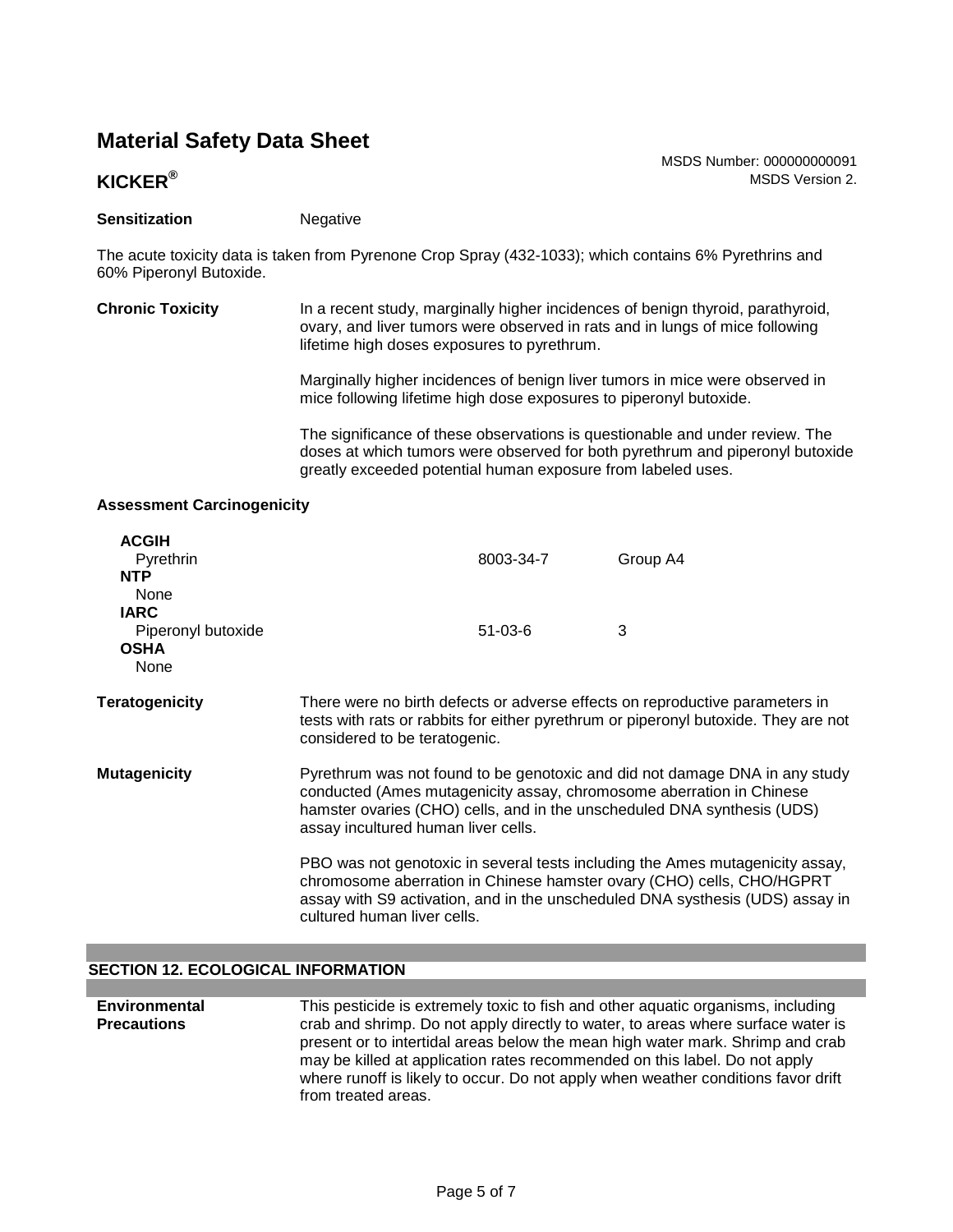MSDS Number: 000000000091 **KICKER<sup>®</sup>** MSDS Version 2.

| <b>SECTION 13. DISPOSAL CONSIDERATIONS</b> |                                                                                                                                                                                                    |  |  |  |  |
|--------------------------------------------|----------------------------------------------------------------------------------------------------------------------------------------------------------------------------------------------------|--|--|--|--|
|                                            |                                                                                                                                                                                                    |  |  |  |  |
| <b>General Disposal</b><br>Guidance        | Do not contaminate water, food, or feed by storage or disposal.                                                                                                                                    |  |  |  |  |
|                                            | Pesticide Disposal: Pesticide, spray mixture or rinse water that cannot be used<br>according to label instructions may be disposed of at an approved waste<br>disposal facility.                   |  |  |  |  |
| <b>Container Disposal</b>                  | Triple rinse (or equivalent). Then offer for recycling or reconditioning, or puncture<br>and dispose of in a sanitary landfill, or by other procedures approved by state<br>and local authorities. |  |  |  |  |
| <b>RCRA Classification</b>                 | Not Regulated under this Statute                                                                                                                                                                   |  |  |  |  |

### **SECTION 14. TRANSPORT INFORMATION**

PROPER SHIPPING NAME: Environmentally Hazardous Substance, n.o.s. (Pyrethrins)

HAZARD CLASS: 9, PG III DOT IDENTIFICATION NUMBER: UN3082 DOT SHIPPING LABEL: Class 9

ADDITIONAL SHIPPING PAPER DESCRIPTIONRQ (Pyrethrins)

NOTE: This product is not regulated by DOT in quantities less than 2 gallons.

### **SECTION 15. REGULATORY INFORMATION**

| <b>US Federal Regulations</b>                                   |            |      |
|-----------------------------------------------------------------|------------|------|
| <b>EPA Registration No.</b>                                     | 432-1145   |      |
| TSCA list                                                       |            |      |
| Piperonyl butoxide                                              | $51-03-6$  |      |
| Isoparaffinic Petroleum Solvent                                 | 64742-47-8 |      |
| <b>TSCA 12b export notification</b>                             |            |      |
| None                                                            |            |      |
| SARA Title III - section 302 - notification and information     |            |      |
| None                                                            |            |      |
| SARA Title III - section 313 - toxic chemical release reporting |            |      |
| Piperonyl butoxide                                              | $51-03-6$  | 1.0% |
| <b>US States Regulatory Reporting</b>                           |            |      |
| <b>CA Prop65</b>                                                |            |      |

This product does not contain any substances known to the State of California to cause cancer.

This product does not contain any substances known to the State of California to cause reproductive harm.